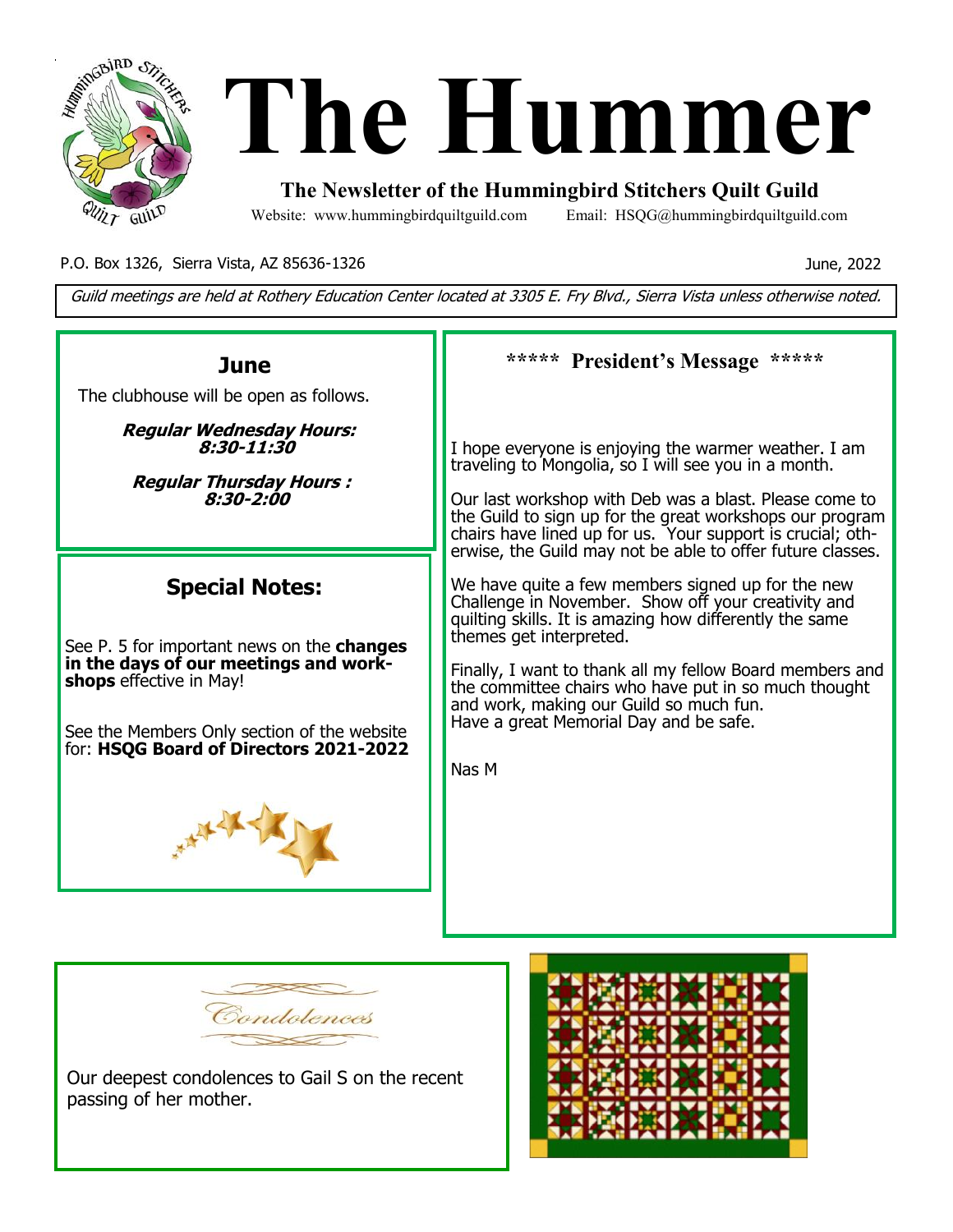## **Blotto News**

Congratulations to Marilyn C, Donna O and Joy D winners of the January-May Blotto!!!

May-September 2022 Blotto



Bento Box is the new Blotto for May-September. Pick up your kit at the guild and have fun making these blocks! The instructions and a color photo are on the guild website and samples are at the guild. If you have questions contact Debi G. or Nancy B. The drawing for this Blotto will be held at the morning meeting in September.

Debi 227-0381 or Nancy 508-9044

| We are looking for quilters who are interested in<br>showing off your quilt studio! If you would like to<br>be a part of a sewing room show on Saturday, 23<br>July 2022, please contact Clara P.<br>520-266-0575<br>cpimple@cox.net                                                                               | I am looking for the Book Sew Grand Dres-<br>den by Nancy Zieman. Would like to buy or<br>borrow.<br>Also looking for a piece of Robert Kaufman<br>Fabric by Sherrill Kahn called The Fire With-<br>in II.<br>Please let me know if you have either and<br>how much you want for them. My number<br>is 520-266-0575.<br><b>Thanks Clara P</b>                                                                                                                                                                                                                                                                                                                                                                                                                                                                                                                                                                                                                                                                                                                                                                                      |
|--------------------------------------------------------------------------------------------------------------------------------------------------------------------------------------------------------------------------------------------------------------------------------------------------------------------|------------------------------------------------------------------------------------------------------------------------------------------------------------------------------------------------------------------------------------------------------------------------------------------------------------------------------------------------------------------------------------------------------------------------------------------------------------------------------------------------------------------------------------------------------------------------------------------------------------------------------------------------------------------------------------------------------------------------------------------------------------------------------------------------------------------------------------------------------------------------------------------------------------------------------------------------------------------------------------------------------------------------------------------------------------------------------------------------------------------------------------|
|                                                                                                                                                                                                                                                                                                                    | <b>We Need You</b>                                                                                                                                                                                                                                                                                                                                                                                                                                                                                                                                                                                                                                                                                                                                                                                                                                                                                                                                                                                                                                                                                                                 |
| <b>Donations for May, 2022</b><br>Forgach<br>5<br>$\mathbf{1}$<br>Private individual<br>6<br>Lori's Place<br><b>SW Cancer Ctr</b><br>11<br>23<br><u>Total</u><br><b>Quilt Blocks</b> for the Month of May<br>Landmark Cafe<br>1<br>$\mathbf{1}$<br>Julie & Sammy's Ice Cream<br>Janet W<br><b>Community Quilts</b> | Remember the "Uncle Sam Needs You" posters?<br>Well, maybe this is the "Aunt Sarah Needs You"<br>poster.<br>We have had nearly two years of changes but the<br>Guild has survived and is picking up the threads of<br>all our regular activities, as well as some new ones.<br>We need your help!<br>Election of Officers was held at the regular April<br>Business Meeting when we voted for: President,<br>Vice-President, Secretary, Treasurer.<br>Our Committee Chairs are appointed, not elected.<br>Many of the Committee Chairs have served multiple<br>years in their positions. They are doing a great job<br>but are getting tired. Please consider which commit-<br>tees you could make a contribution of time to.<br>It's not one-size-fits-all: there are jobs in all shapes<br>and sizes. Some take a little time all year, some<br>take time only for the quilt show. There is a com-<br>plete list of committees and current chairs on the<br>Guild website under the Members Only tab. Please<br>take a few minutes to check it out and then talk to<br>the current Chair or to Susan R about what the job<br>is. |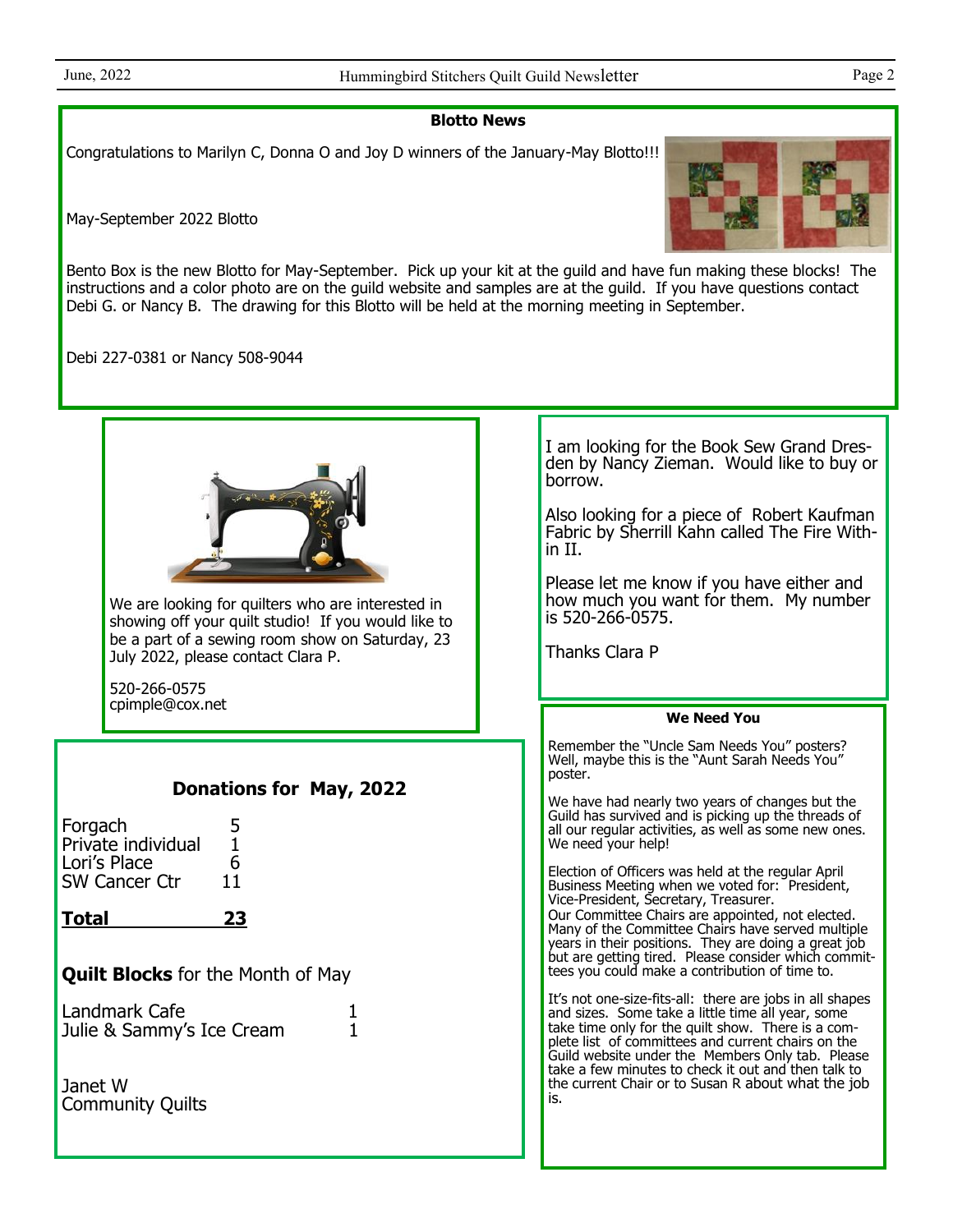**Please** step up and volunteer to be the Vice-President or our Ways and Means Chair**person**. Please contact any board member for more information.

Ask not what the Guild can do for you but consider what you can do for your guild!



#### **Hummingbird Pictures Wanted**

You may have noticed that each month the home page of our website changes hummingbird pictures. We have been proud to show off pictures taken by our very own Hummingbird Quilt Guild members. With the start of the new year we are starting to repeat our pictures. And while they are wonderful, we would like to show off new pictures. So please send your hummingbird pictures to us at:

[webmaster@hummingbirdquiltguild.com.](mailto:webmaster@hummingbirdquiltguild.com)

## **HSQG Password Change in Mid May**

The username and password to our Members Only page will be changing on 20 May 2022. The new information will be emailed to all members about a week prior to the change. So remember to renew your membership and stay tuned for more details. If you don't get the new information and are a current 2022/2023 member contact us at [hsqg@hummingbirdquiltguild.com.](mailto:hsqg@hummingbirdquiltguild.com)



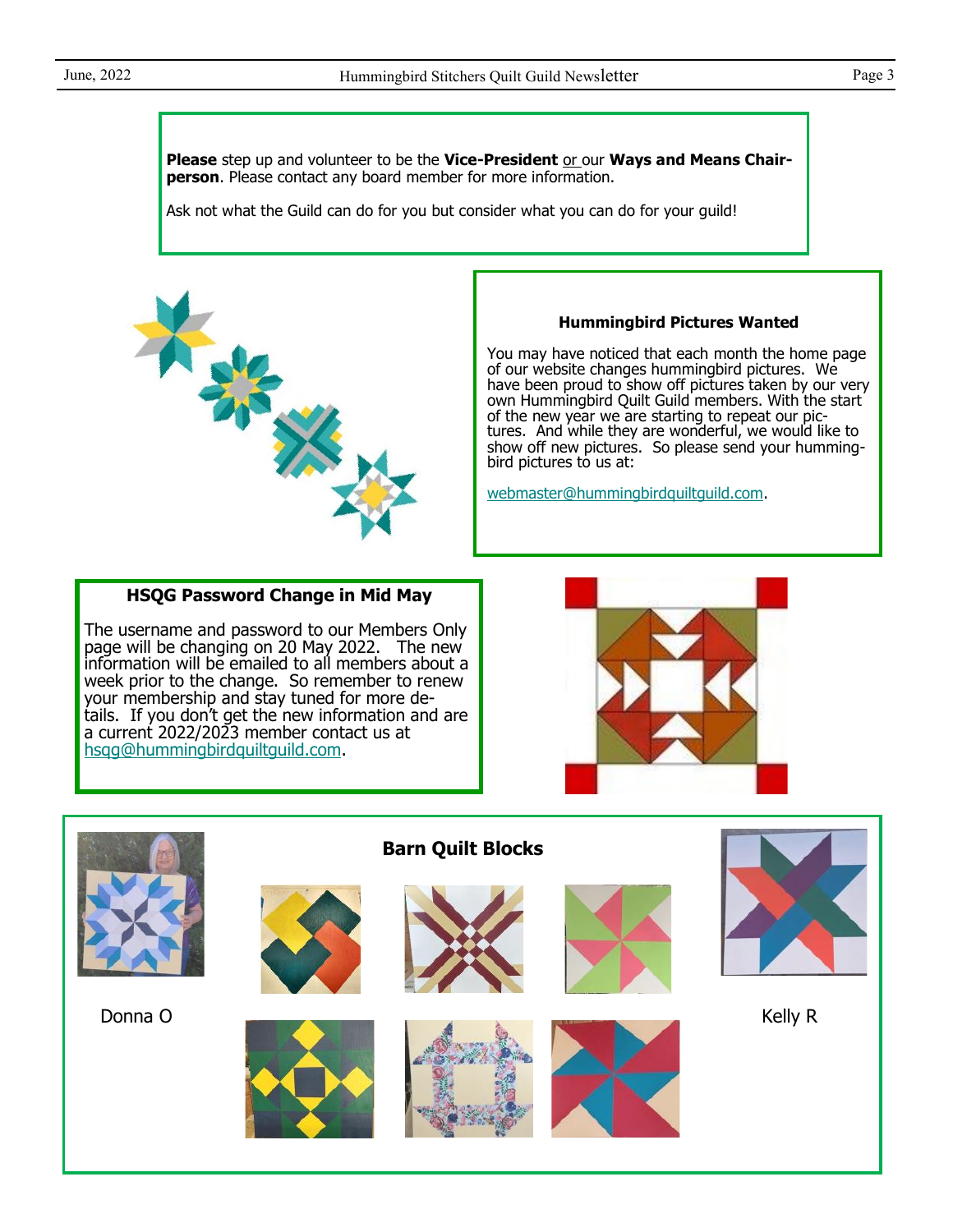|                  |               | <b>HSQG Contacts</b>                               |  |
|------------------|---------------|----------------------------------------------------|--|
|                  |               | President                                          |  |
|                  |               | Nas M<br>president@hummingbirdquiltguild.com       |  |
|                  |               | <b>Future President</b>                            |  |
| -<br>Birthdays   |               | Vacant                                             |  |
|                  |               | Past President                                     |  |
| Jan B            | <b>Jun 05</b> | Susan R<br>pastpresident@hummingbirdquiltguild.com |  |
|                  |               | Secretary                                          |  |
| Jo G             | <b>Jun 05</b> | Debbie L<br>hsqg@hummingbirdquiltguild.com         |  |
|                  |               | <b>Treasurer</b>                                   |  |
| Maryann L        | <b>Jun 07</b> | Wendy S<br>wendyseals@msn.com                      |  |
| Roberta W        | <b>Jun 08</b> | Newsletter Editor                                  |  |
|                  |               | Elizabeth P newsletter@hummingbirdquiltguild.com   |  |
| Peggy K          | <b>Jun 10</b> | Programs and Workshops Chairs (shared email)       |  |
| Lois K           | <b>Jun 11</b> | Patricia H phop1@cox.net                           |  |
|                  |               | Clara P<br>cpimple@cox.net                         |  |
| Jacqueline J P   | <b>Jun 11</b> | Membership                                         |  |
|                  |               | Mary R<br>mwritenour@gmail.com                     |  |
| <b>Alice B</b>   | <b>Jun 21</b> | <b>Community Outreach</b>                          |  |
| <b>Karen Z</b>   | <b>Jun 21</b> | Janet W<br>janetwilcox@hotmail.com                 |  |
|                  |               | Gail S<br>gstaples75@gmail.com                     |  |
| <b>Pauline G</b> | <b>Jun 26</b> | <b>Quilt Show Chairs (shared email)</b>            |  |
| <b>Bobbi C</b>   |               | Melanie H<br>mccalebmelanie@gmail.com              |  |
|                  | <b>Jun 28</b> | mccabex4@msn.com<br>Virginia M                     |  |
| <b>EulaMae T</b> | <b>Jun 30</b> | Georgia M<br>gannmastin@yahoo.com                  |  |
|                  |               |                                                    |  |

### **Hummingbird Stitchers Quilt Guild 2022 Challenge—Humming Along**

Guidelines:

1. All quilts will measure 12 inches wide by 18 inches long. The quilt can have an irregular shape (i.e. wavy or jagged edges).

- 2. Use the quilting techniques of your choice (applique, piecing, embellishing, etc.)
- 3. All quilts will consist of a quilt top, batting, backing, "finished edge," label, and sleeve.
- 4. Theme is to portray our Hummingbird Stitchers Quilt Guild.

Please sign up for the Challenge by emailing JoAnn at [SVquilt1983@gmail.com](about:blank) by July 1. **IMPORTANT:** For all entries please email JoAnn at [SVquilt1983@gmail.com](about:blank) by October 15 with your name, name of the quilt and size of the quilt. The details of the quilt show and voting will be released in October.

Did you know there is quilt block named "hummingbird"? Inspiration and patterns can be found on the internet.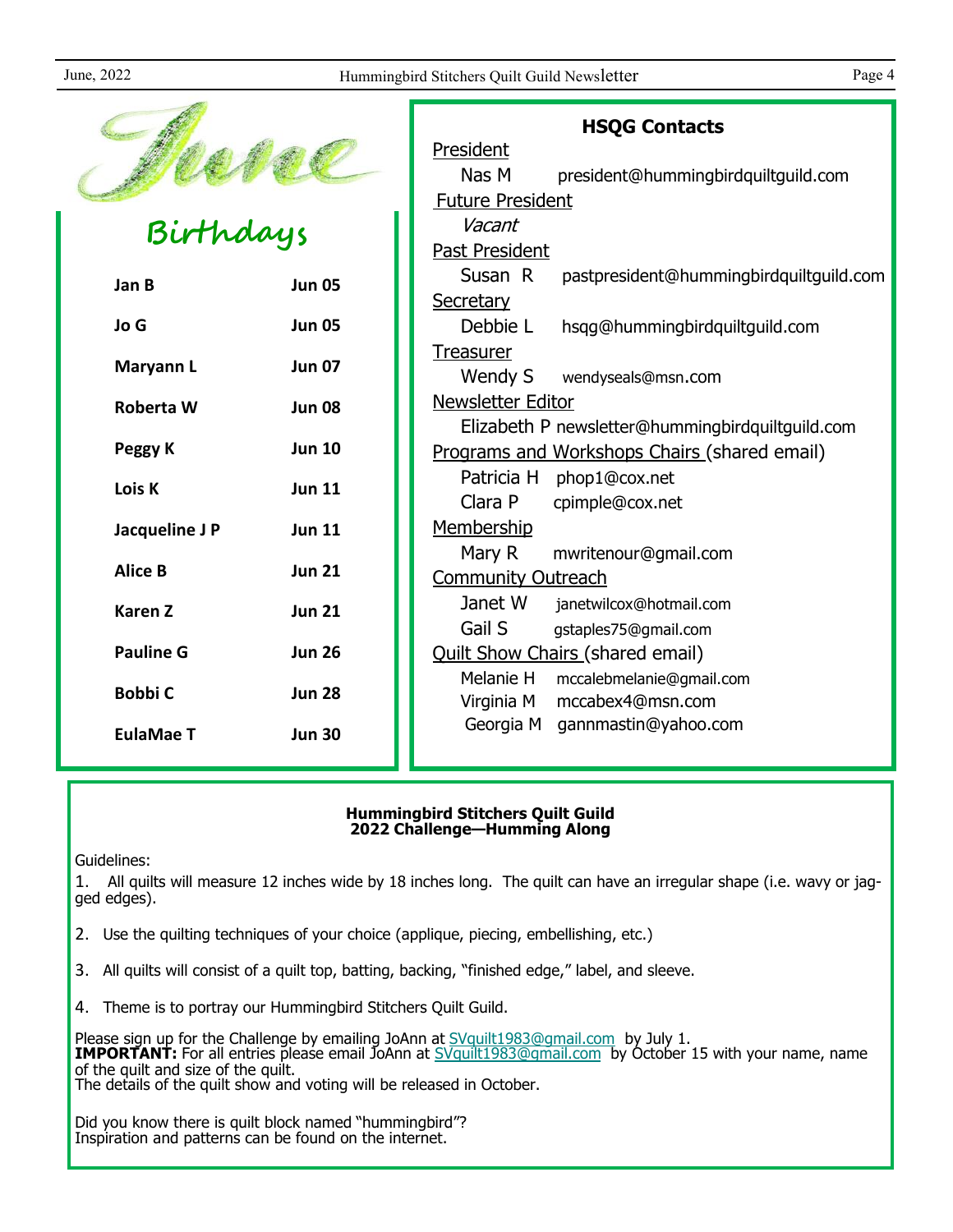## Message on **Change of meeting and program days for the guild**:

Beginning May, 2022, Hummingbird Stitchers Quilt Guild meetings will be held on the 3<sup>rd</sup> Tuesday of **each month at 9:00 a.m. and at 6:00 p.m.** Workshops will be scheduled for the **3 rd Wednesday**.

Hello Quilters!

#### **Quilt Show Positions**

There are a couple of positions available for members that would like to join the Quilt Show team. These would be great for someone who is interested in getting involved with the Quilt Show. You'll have lots of help to show you every step of the way. Please contact me, my Co-Chairs Virginia M. or Georgia M. by phone, email or at the Guild if you have any questions, we're happy to talk to you about anything Quilt Show! We have lots of fun, we'd love to have you join us!

#### **Security Coordinator**

The Coordinator will hire the Sheriff's Assist Team to protect our quilts on Friday and Saturday nights during the quilt show. This position includes getting a signed contract with the Sheriff's, meeting with them at the show to talk about the layout and securing payment to give them on Sunday morning when their shift ends.

#### **Photography/ CD Coordinator**

The Coordinator will hire a photographer to take photos of each quilt in our show and then create CD's to be sold to members. This position includes making a contract with the photographer and assisting with the photography to make sure all are photographed. The Coordinator will also collect money from our members who want CDs and distribute the CD's to those members on Sunday at the show.

I look forward to hearing from YOU! Melanie H 2023 Quilt Show Chair

# **Community Quilts**









# **BARN QUILT BLOCKS FROM THE PAINT-A-THON**

Barn Block Request

Do you have a Barn Quilt Block on display at your house? This means a block that is visible from the street without intruding on your home.

If you have such a block, please send your name and address to Susan R so that we can keep a spreadsheet of where they are.

Thanks!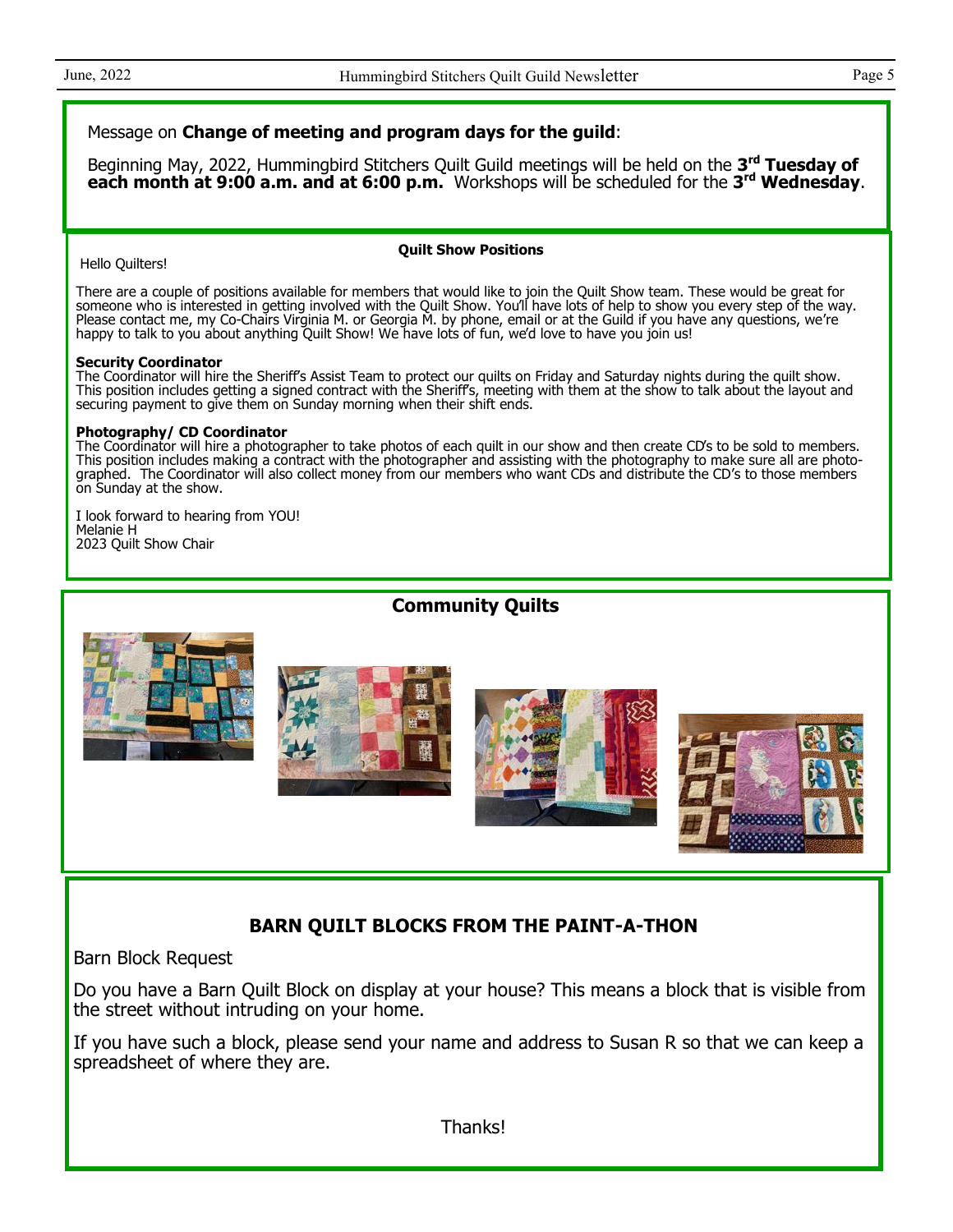## **PROGRAMS & WORKSHOPS**

# **PROGRAMS**

Tues, 21 Jun 2022 Morning & Evening – Helen Frost will speak on the topic of "The Joy of Multi-Fabric Quilts". Scrap quilts were born of necessity, but today's quilter can choose to use lots of different fabrics for a more eyecatching quilt. You'll see contrasting examples of the same quilt design – one made with a few fabrics, and one made with dozens. Enjoy some stunning antique quilts and brand-new ones, too. Learn approaches for mixing and matching lots of fabrics for a one-of-a-kind, scrap-happy quilt!

Tues, 16 Aug 2022 Morning & Evening – Swan Sheridan will give our program this month. Information will be in the next newsletter.

Tues, 18 Oct 2022 Morning & Evening – Keith Dommer will be presenting his trunk show: "Keith Dommer Beginning To Middle". Keith provided us with a hand out with small pictures of each quilt he will be showing so that you can record notes etc. to keep for yourself. We will make copies and have them available at the meeting.

Tues, 17 Jan 2022 Morning & Evening – Suzie Weaver will give our program this month on: "How to prepare your quilt for a Quilt Show". Everything you need to know to get your quilt ready.

# **WORKSHOPS**

## **UPCOMING WORKSHOPS**

Wed, 22 Jun – Helen Frost will be our workshop presenter. Be a party girl! Let's celebrate by stitching up some cute and clever pincushions. The machine sewing has been done for you; all you do is some hand sewing, gathering, stuffing, gluing, and embellishing. You'll make a sunflower, a potted cactus, a "spool" of thread, a polka dot mushroom, and a little gnome! The kit fee is #10. But the class is free!

Wed, 17 Aug 2022 – Swan Sheridan IS BACK WITH HER Applique Lollipop class! Come join us to make your own lollipop design! Can't wait to see the different approaches and colors we produce. https"//swanamity.com/about



Wed, 19 Oct 2022 – Keith Dommer is from Tucson, AZ and will do a workshop on turned-edge machine quilting. The gentle curves of this modern applique block are fast, easy, and fun to create and stitch by machine. Best of all: your friends will think you've done your applique by hand. Let Keith show you the simple steps of preparing cured shapes for turned-edge applique and stitching them down invisibly by machine. After this class, you won't want to make just three blocks – you'll want to make a larger quilt and become an expert at both inside and outside curves. You can do this! https://www.keithdommer.com. He is also on facebook.